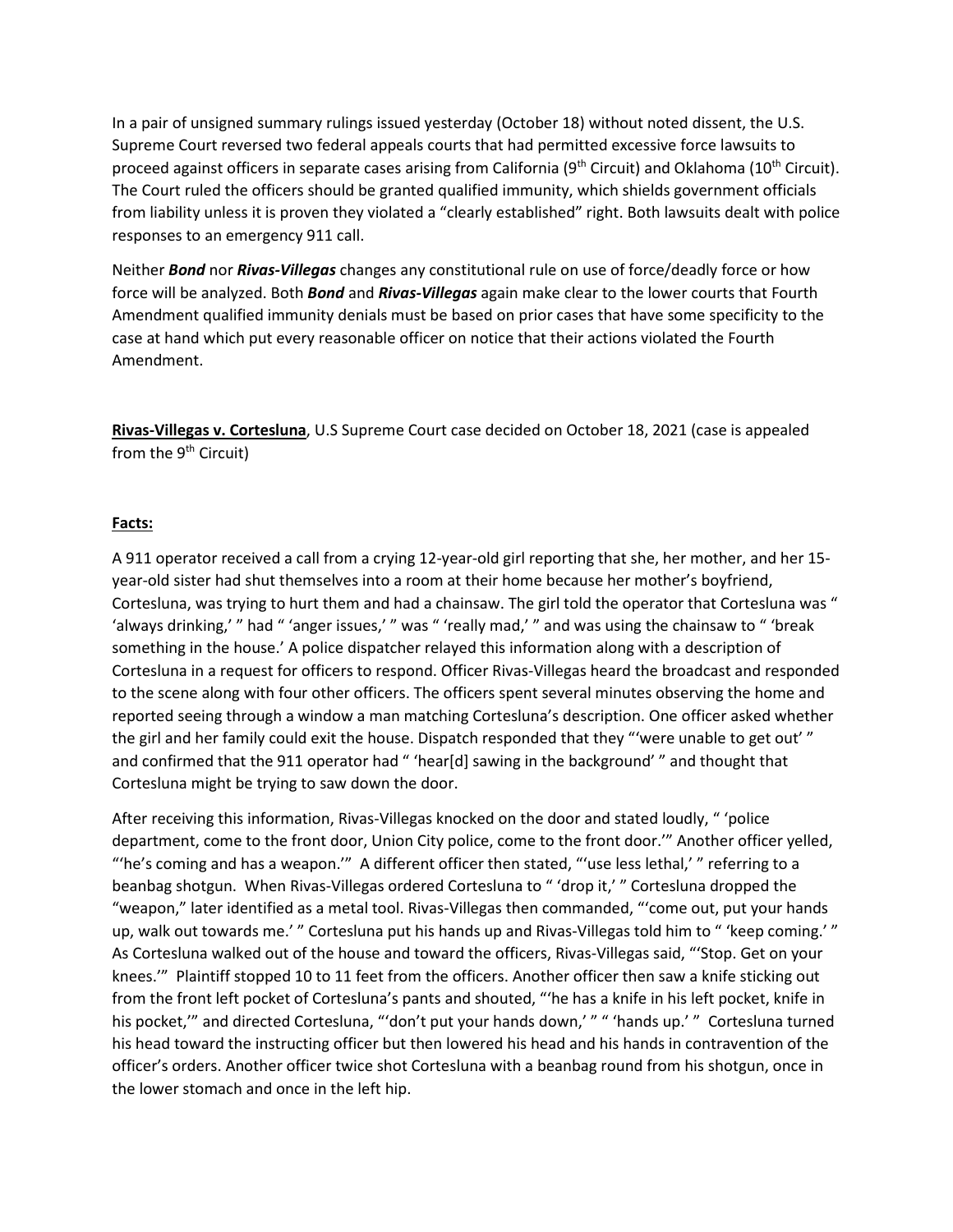After the second shot, Cortesluna raised his hands over his head. The officers shouted for him to " 'get down,' " which he did. Another officer stated, "'left pocket, he's got a knife.'" Rivas-Villegas then straddled Cortesluna. He placed his right foot on the ground next to Cortesluna's right side with his right leg bent at the knee. He placed his left knee on the left side of Cortesluna's back, near where Cortesluna had a knife in his pocket. He raised both of Cotesluna's arms up behind his back. Rivas-Villegas was in this position for no more than eight seconds before standing up while continuing to hold Cortesluna's arms. At that point, another officer, who had just removed the knife from Cortesluna's pocket and tossed it away, came and handcuffed Cortesluna's hands behind his back. Rivas-Villegas lifted Cortesluna up and moved him away from the door. Cortesluna later sued under 42 U. S. C. §1983, alleging that Rivas-Villegas used excessive force. A federal trial court concluded that the force used by both officers was reasonable and that the officers were entitled to qualified immunity. The U.S. Court of Appeals for the Ninth Circuit reversed. They ruled that it was excessive force for Officer Rivas-Villegas to press his knee into the back of a suspect lying face down on the ground, hard enough to cause an injury and did not grant qualified immunity to him.

# **Holding:**

Reversed the Ninth Circuit and granted qualified immunity to Officer Rivas-Villegas, thereby dismissing the case. The Supreme Court emphasized that an official is entitled to qualified immunity when his conduct does not violate clearly established rights, and he would have been aware of those rights. Even if cases in the courts of appeals can qualify as "clearly established" law, the justices continued, the facts of the case on which the Ninth Circuit relied were too different from the facts of this case for Rivas-Villegas to be "on notice that his specific conduct was unlawful."

In granting qualified immunity to Officer Rivas-Villegas, the Court noted that "specificity is especially important in the Fourth Amendment context, where…it is sometimes difficult for the officer to determine how the relevant legal doctrine, here excessive force, will apply to the factual situation the officer confronts."

**City of Tahlequah v. Bond**, U.S Supreme Court case decided on October 18, 2021 (case is appealed from the 10<sup>th</sup> Circuit)

### **Facts:**

On August 12, 2016, Dominic Rollice's ex-wife, Joy, called 911. Rollice was in her garage, she explained, and he was intoxicated and would not leave. Joy requested police assistance; otherwise, "it's going to get ugly real quick." The dispatcher asked whether Rollice lived at the residence. Joy said he did not but explained that he kept tools in her garage. Officers Josh Girdner, Chase Reed, and Brandon Vick responded to the call. All three knew that Rollice was Joy's ex-husband, was intoxicated, and would not leave her home. Joy met the officers out front and led them to the side entrance of the garage. There the officers encountered Rollice and began speaking with him in the doorway. Rollice expressed concern that the officers intended to take him to jail; Officer Girdner told him that they were simply trying to get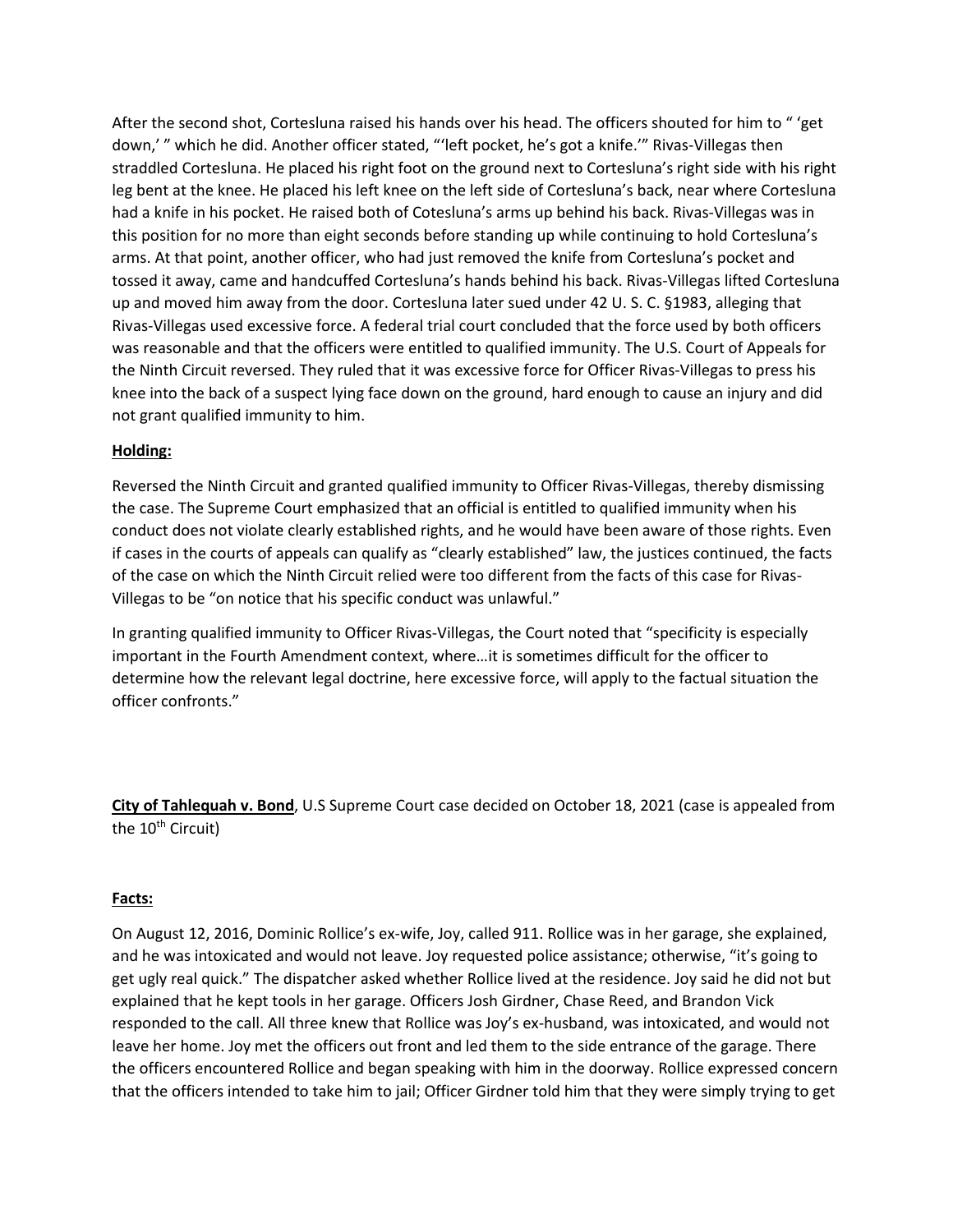him a ride. Rollice began fidgeting with something in his hands and the officers noticed that he appeared nervous. Officer Girdner asked if he could pat Rollice down for weapons. Rollice refused.

As the conversation continued, Officer Girdner gestured with his hands and took one step toward the doorway, causing Rollice to take one step back. Rollice, still conversing with the officers, turned around and walked toward the back of the garage where his tools were hanging over a workbench. Officer Girdner followed the others close behind. No officer was within six feet of Rollice. The video is silent, but the officers stated that they ordered Rollice to stop. Rollice kept walking. He then grabbed a hammer from the back wall over the workbench and turned around to face the officers. Rollice grasped the handle of the hammer with both hands, as if preparing to swing a baseball bat, and pulled it up to shoulder level. The officers backed up, drawing their guns. At this point, the officers can be heard (on video) yelling at Rollice to drop the hammer. He did not. Instead, Rollice took a few steps to his right, coming out from behind a piece of furniture so that he had an unobstructed path to Officer Girdner. He then raised the hammer higher back behind his head and took a stance as if he was about to throw the hammer or charge at the officers. In response, Officers Girdner and Vick fired their weapons, killing Rollice. Rollice's estate filed suit against, among others, Officers Girdner and Vick, alleging that the officers were liable under 42 U. S. C. §1983, for violating Rollice's Fourth Amendment right to be free from excessive force. A federal district judge ruled that the officers' use of force was reasonable and that the officers were entitled to qualified immunity. The U.S. Court of Appeals for the Tenth Circuit reversed. They ruled that the officers' conduct created the situation that led to the shooting, so that their use of force was unconstitutional even if it was reasonable at the moment it was employed. The Tenth Circuit concluded the officers were not entitled to qualified immunity.

### **Holding:**

Reversed the Tenth Circuit and granted the officers qualified immunity, thereby dismissing the case. The Court did not decide whether this use of deadly force was constitutional or whether or not the analysis undertaken by the Tenth Circuit is proper. Instead, the Court looked at whether the law was clearly established with respect to the deadly force used on Rollice.

In its qualified immunity analysis, the Supreme Court pointed out that they have repeatedly told courts not to define clearly established law at too high a level of generality. It is not enough that a rule be suggested by then-existing precedent; the "rule's contours must be so well defined that it is 'clear to a reasonable officer that his conduct was unlawful in the situation he confronted.' Such specificity is "especially important in the Fourth Amendment context," where it is "sometimes difficult for an officer to determine how the relevant legal doctrine, here excessive force, will apply to the factual situation the officer confronts." The Tenth Circuit contravened those settled principles here. Not one of the decisions relied upon by the Court of Appeals—*Estate of Ceballos* v. *Husk*, 919 F. 3d 1204 (CA10 2019), *Hastings* v. *Barnes*, 252 Fed. Appx. 197 (CA10 2007), *Allen*, 119 F. 3d 837, and *Sevier* v. *Lawrence*, 60 F. 3d 695 (CA10 1995)—comes close to establishing that the officers' conduct was unlawful.

The Supreme Court explained that they did not need to decide whether the officers' use of force was unconstitutional because the officers "plainly did not violate any clearly established law." "Not one of the decisions" on which the Tenth Circuit relied, the court stressed, "comes close to establishing that the officers' conduct was unlawful."